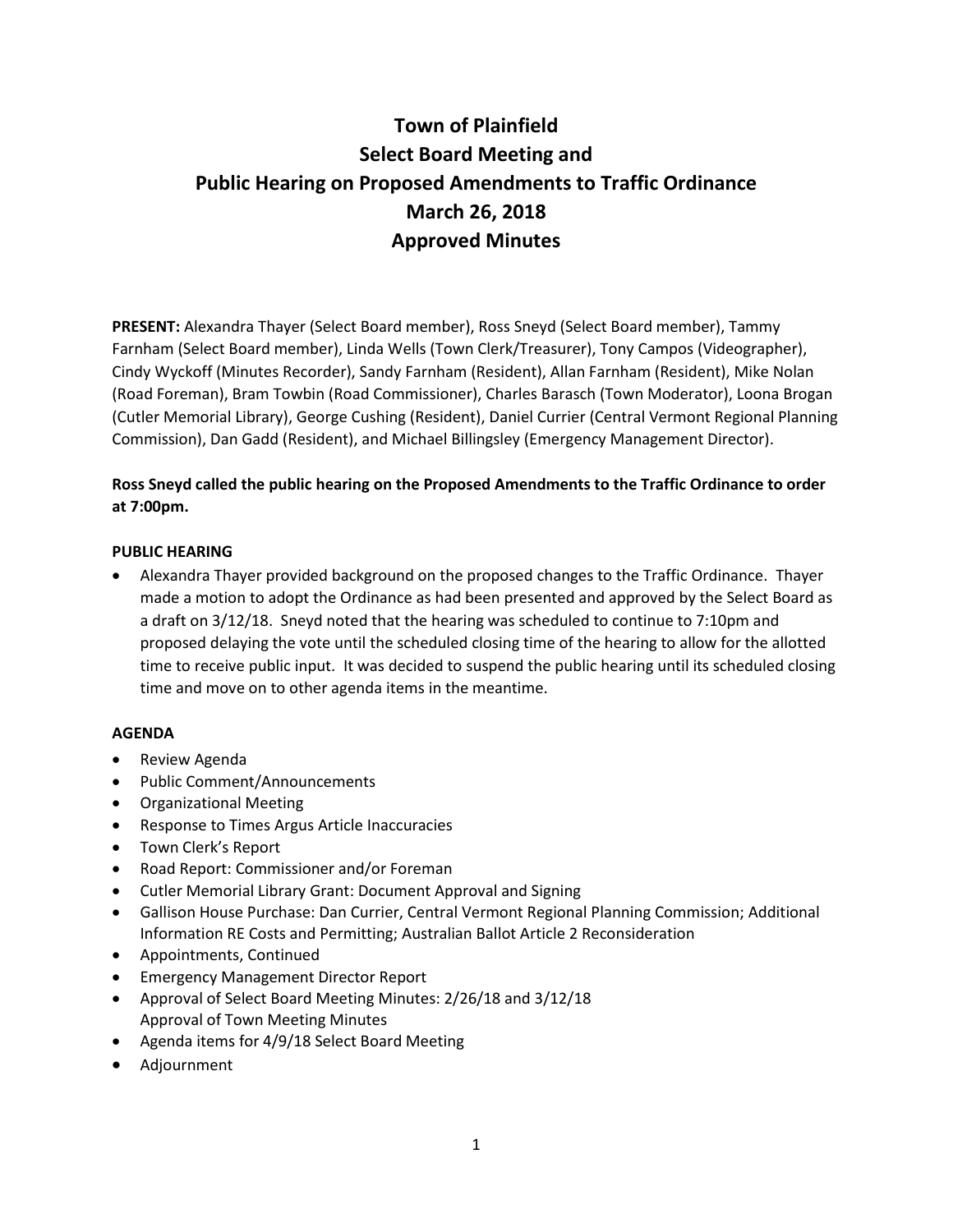## **REVIEW AGENDA**

There were no changes made to the agenda.

## **PUBLIC COMMENT/ANNOUNCEMENTS**

- Sneyd noted that the temporary bridge at the intersection of US Route 2 and Route 14 in East Montpelier was scheduled to open next week. Sneyd and Thayer suggested that those traveling through that area be prepared for delays due the construction work.
- Sneyd announced that the annual Easter Egg Hunt will be held on 3/31/18 on the lawn of the Grace Methodist Church starting at 10am.
- Sneyd noted that Washington County Mental Health (WCMH) has proposed doing some community outreach, which in the past had taken place during a regular Select Board meeting. Sneyd will reach out to the contact person at WCMH and propose that the presentation be scheduled for the 4/23/18 meeting.
- Thayer announced that a community supper will be taking place on 3/27/18 from 6-7:30pm at the Grace Methodist Church. The event will be hosted by the Cutler Memorial Library.

## **ORGANIZATIONAL MEETING**

- Thayer proposed that Sneyd be elected as the new chair, that Thayer be elected as vice chair, and that Thayer be responsible for putting together and sending out the meeting agendas. Sneyd made a counter proposal in agreement with the proposed election of chair and vice chair, but that the chair be responsible for setting the agenda as it has been done previously. Discussion ensued related to both proposals, resulting in Thayer agreeing to strike the portion of her proposal related to who sets the agenda. **Thayer made a motion to elect Ross Sneyd as chair and Alexandra Thayer as vice chair. Tammy Farnham seconded the motion. The motion was approved.**
- Discussion took place regarding the need to hold a special Select Board meeting on 4/2/18 to deal with various items coming before the Select Board. It was decided that the 4/2/18 meeting would not be held and the items would be addressed at the regular Select Board meeting on 4/9/18.

## **PUBLIC HEARING ON PROPOSED AMENDMENTS TO TRAFFIC ORDINANCE, CONTINUED**

 Returning to the public hearing, Sneyd asked if anyone had any comments Hearing none, **Sneyd restated Thayer's earlier motion to adopt the Traffic Ordinance as amended and presented on 3/12/18.** Allan Farnham asked if more signs to control speeding were included in the ordinance. Sneyd responded that speed control was not part of the proposed changes; Thayer further explained that the changes deal only with parking. **The motion was approved.** Sneyd noted that the amendments to the Traffic Ordinance will take effect immediately and closed the public hearing at 7:25pm.

## **RESPONSE TO TIMES ARGUS ARTICLE INACCURACIES**

 Thayer provided background on the issue of a Times Argus article that appeared after Plainfield's Town Meeting that stated that the discussion regarding the purchase of the Gallison property during the meeting was illegal. It was decided that Sneyd would draft a letter to the editor correcting the error in the article. A brief discussion followed on ways to review the draft of the letter among Select Board members and the public, it was decided that it would be reviewed at the 4/9/18 Select Board meeting.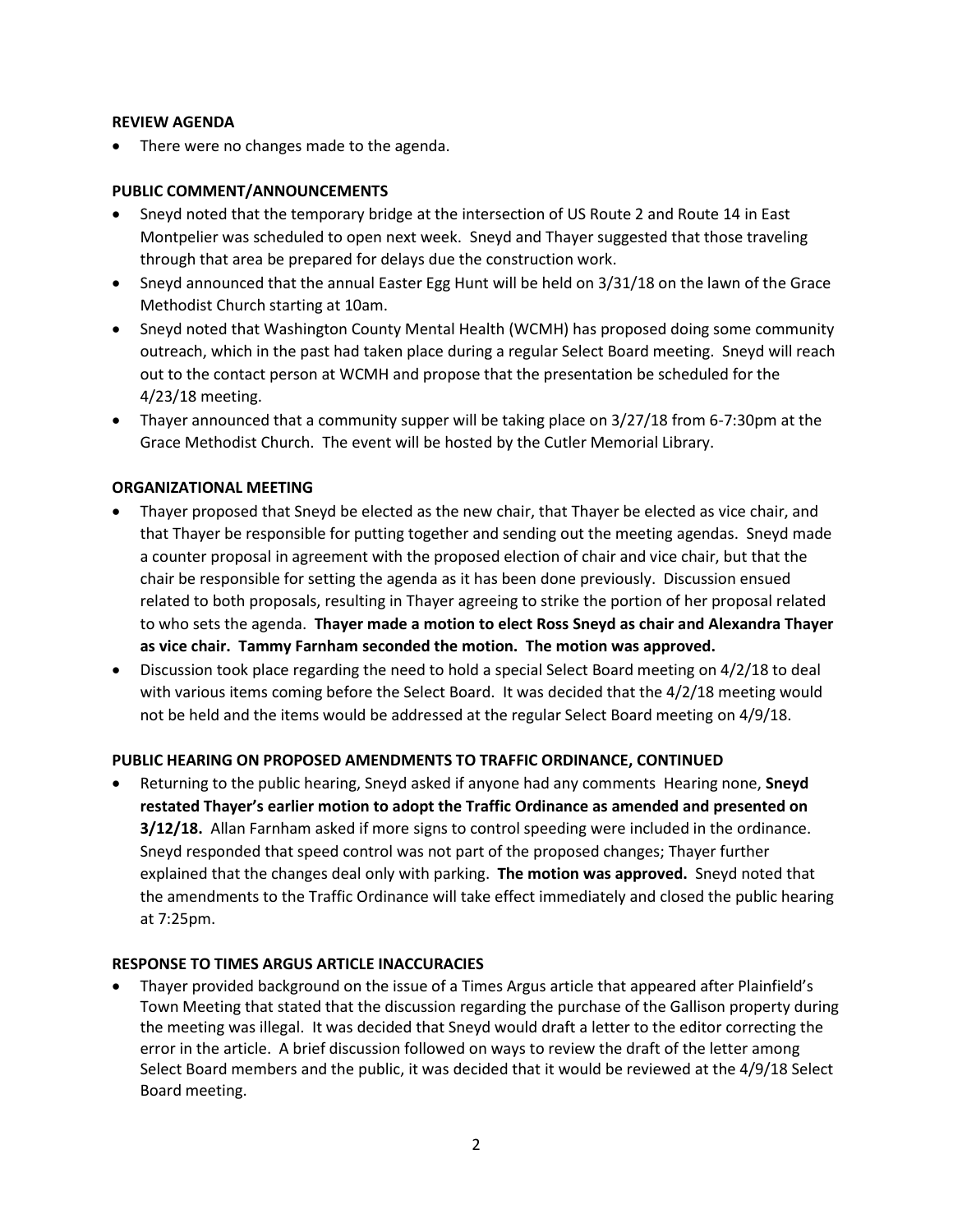## **TOWN CLERK'S REPORT**

- Town Clerk/Treasurer Linda Wells presented the following Fleet Permit applications for approval:
	- o Agrimark DBA Cabot Creamery
	- o Blue Flame
	- o Bournes Propane
	- o Curtis Lumber
	- o DeBois Construction
	- o Gil's Construction
	- o Hartigan
	- o Limlaw Chipping
	- o Manosh
	- o Matthews Excavating
	- o Newton Construction
	- o Este Ireland
	- o Suburban Propane

**Sneyd made a motion to approve the above Fleet Permit applications with the inclusion of the restrictions regarding seasonal road travel and obeying speed limits. Thayer seconded the motion. The motion was approved.** 

- Wells presented the final draft of the Town Meeting minutes. A brief discussion followed regarding some requested changes submitted by David Strong, resulting in the decision to move ahead with the minutes as recorded. **Thayer made a motion to approve the Town Meeting minutes as reflected in the final draft. The motion was approved.**
- **Sneyd made a motion to approve warrants of 3/13/18, 3/16/18, 3/21/18, 3/23/18, 3/26/18, and 3/30/18. The motion was approved.**

## **RESPONSE TO TIMES ARGUS ARTICLE INACCURACIES, CONTINUED**

 Town Moderator Charles Barasch, who arrived subsequent to when the issue had been discussed, was informed that the Select Board had decided to draft a letter to the editor refuting the article's assertion that discussion regarding the purchase of the Gallison property at Town Meeting was illegal.

## **TOWN CLERK'S REPORT, CONTINUED**

- Wells presented a list of appointments/reappointments for Select Board approval, including additional subject matter related to some of the appointments:
	- $\circ$  Betsy Ziegler to the Central Vermont Solid Waste Management District
	- o Mary Lane as Temporary Development Review Board (DRB) Administrative Assistant. Wells also presented a letter of interest from Jim Volz with regard to joining the DRB. Sneyd noted that he will add approval of Volz's appointment to the agenda for the 4/9/18 Select Board meeting.
	- o Jamie Spector to the Recreation Committee
	- o Erica DaCosta to the Revolving Loan Fund Committee
	- o Will Colgan to the Planning Commission. Wells explained to Thayer that both Will Colgan and Janice Walrafen could each be reappointed for another year to the Planning Commission and DRB respectively due to the fact that a portion of their service preceded the 2009 restriction of serving no more than three consecutive three-year terms.
	- $\circ$  Sneyd inquired about the appointment to the Central Vermont Internet Authority. It was decided that Sneyd would put out a call for applicants for possible review at the 4/9/18 meeting with the hopes of finalizing the decision in May.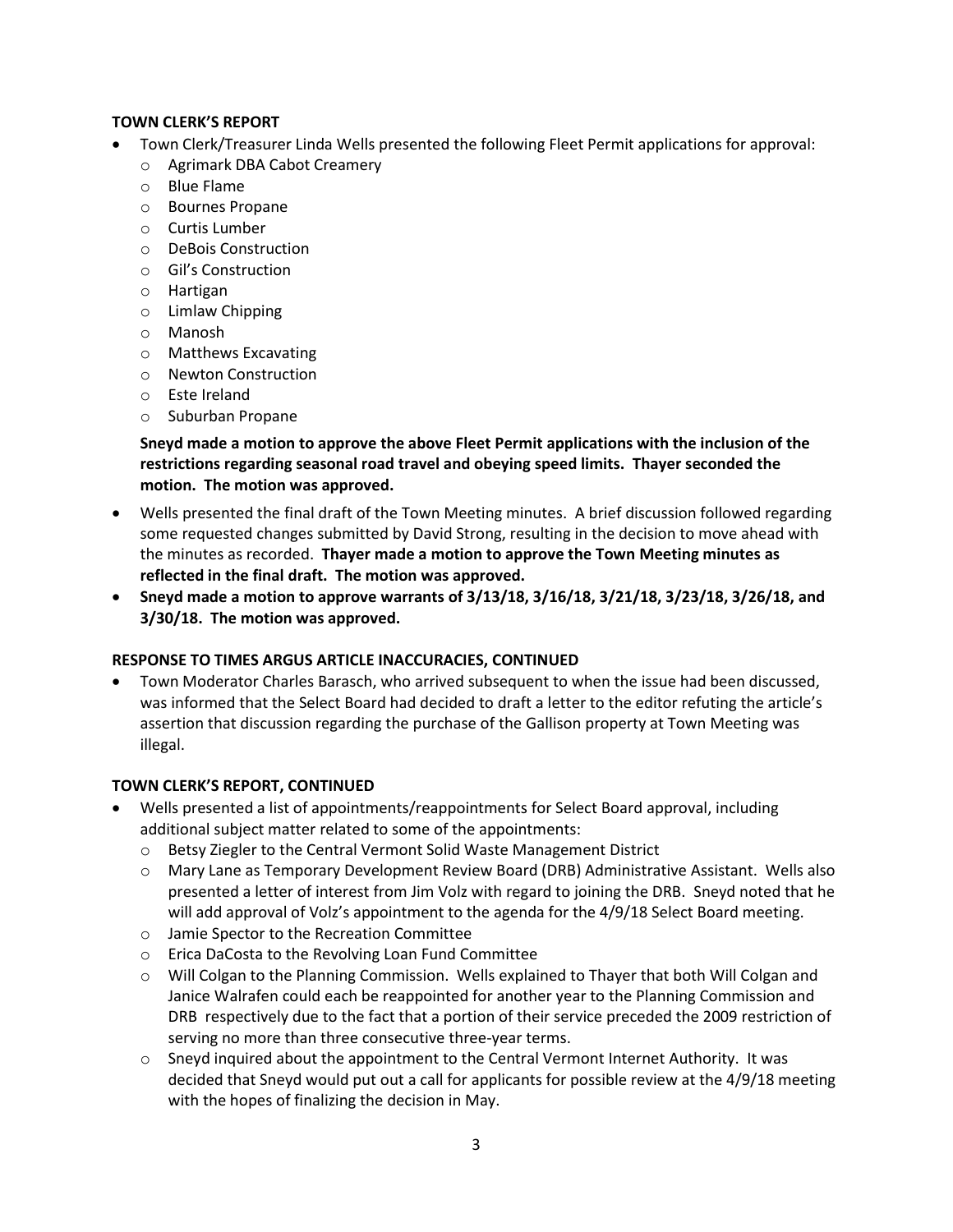**Sneyd made a motion to appoint Betsy Ziegler to the Central Vermont Solid Waste Management District, Mary Lane as the Interim DRB Administrative Assistant, Jamie Spector to the Recreation Committee, Erica DaCosta to the Revolving Loan Fund Committee, and Will Colgan to the Planning Commission. The motion was approved.**

- Wells presented a petition she received for reconsideration of the purchase of the Gallison property. Wells also presented a proposed 60-day timeline detailing the steps necessary leading up to the vote for the Select Board to review. Sneyd read the proposed timeline as follows:
	- $\circ$  the petition was received on 3/19/18;
	- $\circ$  the Select Board reviews and presumably approves the resolution and warning for reconsideration on 4/16/18 and sets the date for the vote as 5/17/18;
	- $\circ$  a warning needs to be posted in five places in the Town starting on 4/17/18;
	- o warnings need to be published in the Times Argus for three consecutive weeks: 4/20/18, 5/3/18, and 5/10/18;
	- $\circ$  a public informational meeting needs to be held on 5/7/18 at the Town Hall Opera House; and
	- $\circ$  the reconsideration vote is held on 5/17/18 by Australian ballot at the Town offices with polls open from 9am to 7pm.

Wells noted that absentee ballots can be cast as soon as 20 days prior to the vote and as late as the day before the 5/17/18 vote.

## **ROAD REPORT: COMMISSIONER AND/OR FOREMAN**

- Road Commissioner Bram Towbin made reference to a Municipal Complete Streets Compliance form to be filled out for all Highway Department projects. The form will go to Dan Currier at Central Vermont Regional Planning Commission, who was present. Currier explained that while it especially refers to work involving sidewalks, it also includes routine tasks and is a way to keep track of the work that is being done.
- Road Foreman Mike Nolan noted that the Road Crew has gotten through the snowstorm and believes they will be fighting mud for a while.
- Nolan reported that the new truck, which was supposed to come on 3/19/18. will be delivered on 3/28/18.

## **CUTLER MEMORIAL LIBRARY GRANT: DOCUMENT APPROVAL AND SIGNING**

 Cutler Memorial Library librarian Loona Brogan presented grant agreement documents for the Select Board to sign. Sneyd explained the Town's role in its successful application for a Vermont Community Development Program (VCDP) planning grant on behalf of the Library. The purpose is to bring the Library into 100% compliance with the Americans with Disabilities Act. The total amount of the grant is \$28,000, including the 20% match amount. **Sneyd made a motion to authorize the signing of the State of Vermont Grant Agreement, the Grant Agreement Resolution, the VCDP Subgrant and Administrative Services Program Management Agreement, and incorporate the Mortgage Deed that the Library has to file with the State. Thayer seconded the motion. The motion was approved.** 

# **GALLISON HOUSE PURCHASE: DAN CURRIER, CENTRAL VERMONT REGIONAL PLANNING COMMISSION; ADDITIONAL INFORMATION RE COSTS AND PERMITTING; AUSTRALIAN BALLOT ARTICLE 2 RECONSIDERATION**

 Dan Currier from the Central Vermont Regional Planning Commission was present to respond to requests from Thayer and Friends of the Town Hall Opera House Secretary David Strong regarding the number of parking spaces that the lot adjacent to the existing parking lot across from the Town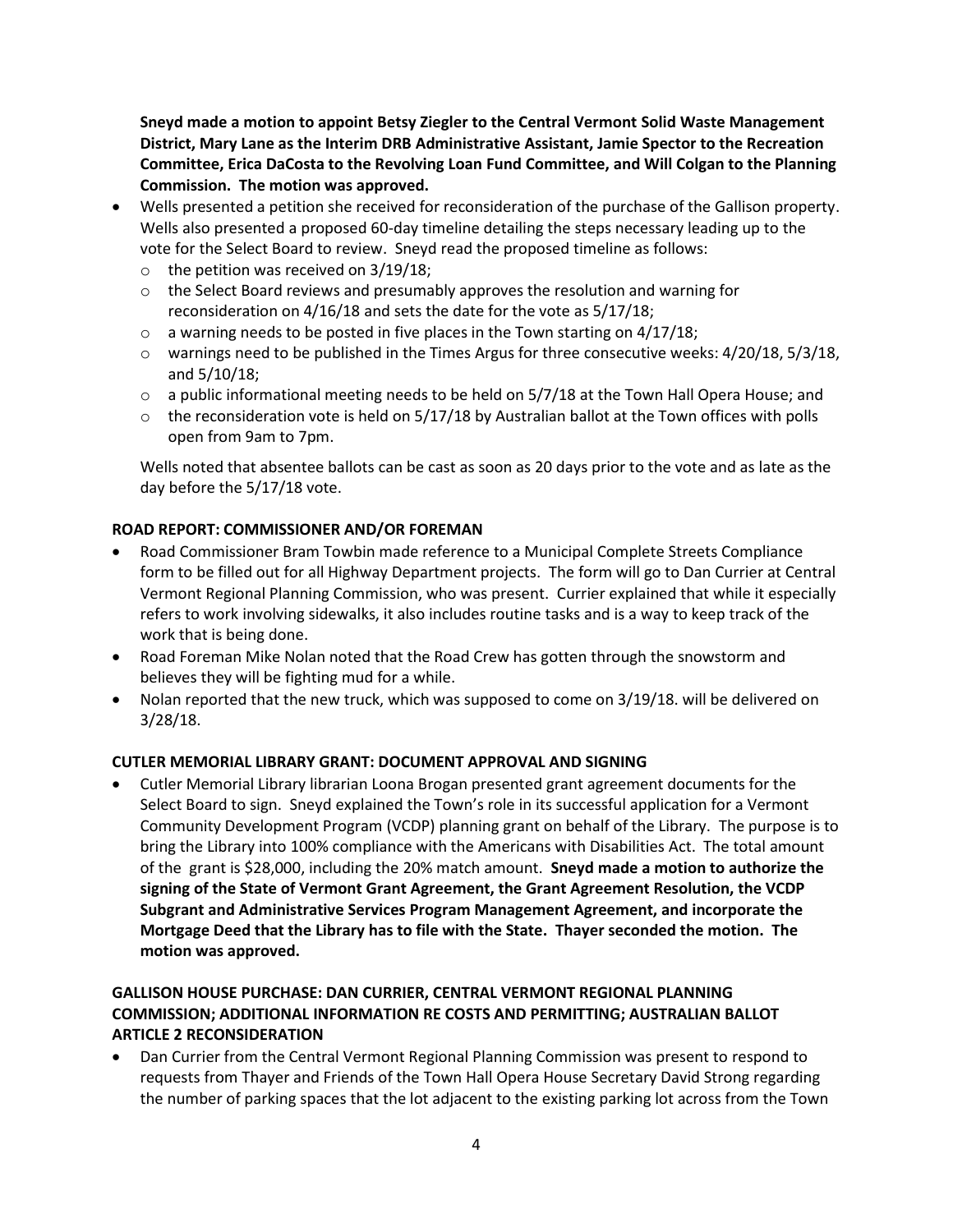Hall Opera House could accommodate. Currier presented a series of aerial maps showing the area in the vicinity of the Town Hall Opera House. He described various scenarios, and their implications, for creating additional parking based on existing and other potential conditions. Discussion followed, including: the condition of the carriage barn; other public parking areas in and around the Village and their walking distances to the Town Hall Opera House; parking configurations and travel lanes within the lot; impacts on the Winooski River resulting from plowed snow; storm water runoff; possible need for easements; setback issues related to adjacent properties; grading/retaining wall issues; and curb cuts. Sneyd invited Currier to attend the 5/7/18 public informational meeting, which Currier accepted. Thayer asked Currier to create an additional map showing different parking options around town and how far they are from the Town Hall Opera House, the cost of 2,000 yards of fill, and additional costs involved in demolishing the house.

## **APPOINTMENTS, CONTINUED**

 **Snyed made a motion to appoint Jim Volz to the Development Review Board. The motion was approved.**

## **EMERGENCY MANAGEMENT DIRECTOR REPORT**

- Emergency Management Director (EMD) Michael Billingsley presented a report on his activities over the past few months, including emergency shelters for both people and animals; setting up an emergency operation center at the Town Hall Opera House; recent trainings he has attended; and contact information for individuals responsible for handling management of hazard events at a village level. Billingsley noted that he has spent quite a bit of money out of his own pocket during the last two or three months and presented an invoice for those expenses. He stated the difficulties in performing his job with a budget that does not meet the needs of the position. Referring to the risks involved in doing his job, he presented a delegation of authority document based on a template used by the Fire Department that would authorize him during an emergency situation to take such actions as open a shelter, request supplies, and make arrangements to provide food for people in shelters. Billingsley requested consideration of both the invoice he presented and his request for delegation of authority, noting that the decision made by the Select Board will affect his future actions.
- Billingsley noted a recent letter sent out from Green Mountain Power to its Plainfield and Marshfield customers with regard to what it has done to ensure safety conditions at the Marshfield Dam. Billingsley is planning a public rebuttal to the letter. He also noted that while he thought he was responding to fact-checking questions posed by a Times Argus reporter in response to a piece Bram Towbin had written in Vermont Digger about safety concerns regarding the Marshfield Dam, Billingsley later discovered that it was for a new article. He has contacted the Public Utility Commission and apologized for making a presentation to the public in the midst of an ongoing case. Billingsley agreed to scan the letter from Green Mountain Power and send it to the Select Board.
- Billingsley displayed an aerial map of the Village with lines indicating the 50-year flood plain, the 100-year flood plain, a dam failure on a sunny day, and a dam failure or release when it is raining and there is a 50-year flood level. He is working to improve the map to show accurate elevation lines.
- Sneyd noted that the two documents that Billingsley has asked the Select Board to consider will be put on the agenda for its 4/9/18 meeting.